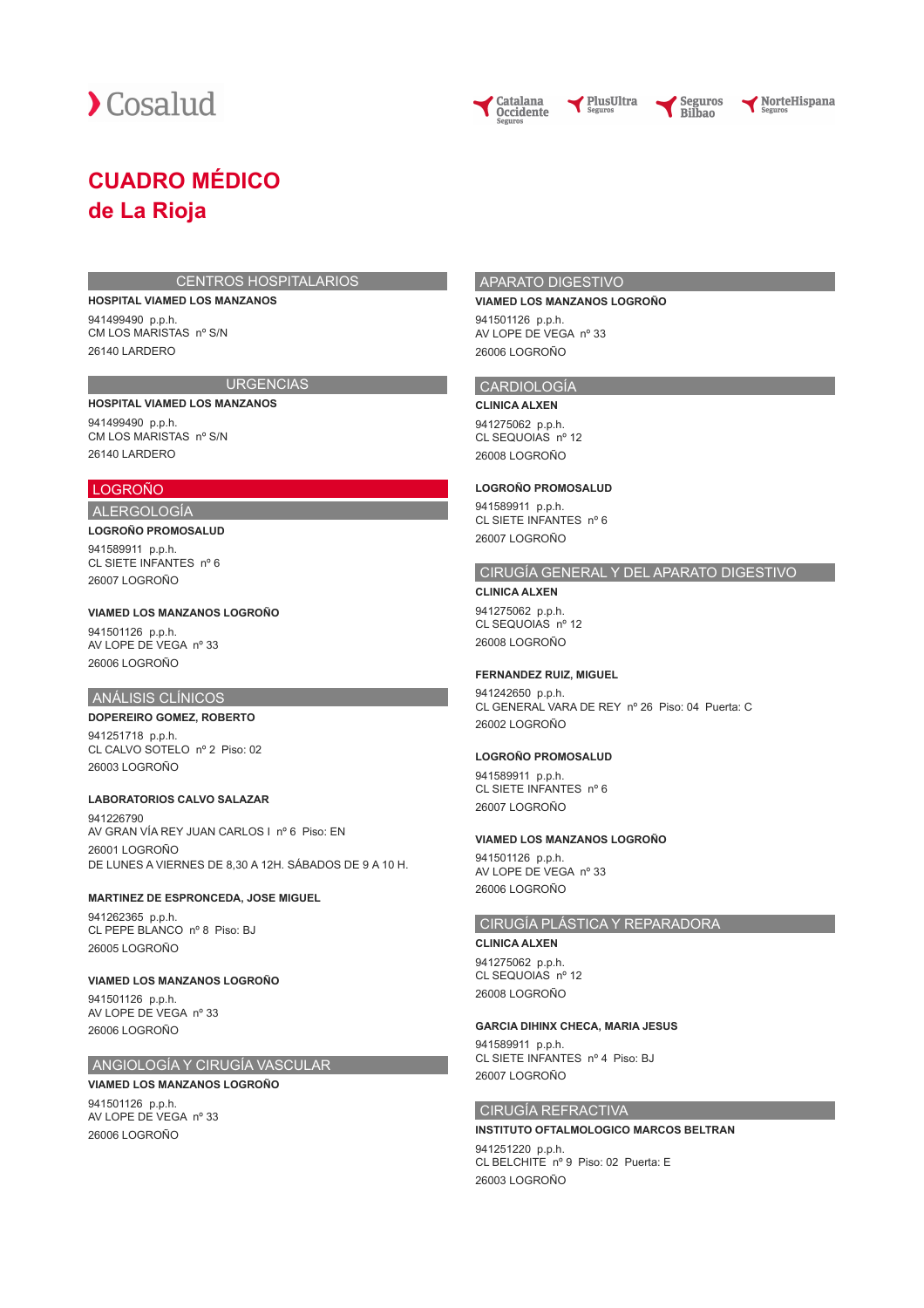# DERMATOLOGÍA

**CLINICA ALXEN** 941275062 p.p.h. CL SEQUOIAS nº 12 26008 LOGROÑO

#### **VIAMED LOS MANZANOS LOGROÑO**

941501126 p.p.h. AV LOPE DE VEGA nº 33 26006 LOGROÑO

# ENFERMERÍA

**LOGROÑO PROMOSALUD** 941589911 p.p.h. CL SIETE INFANTES nº 6 26007 LOGROÑO

#### **SALUD Y SERVICIOS EL ESPOLON S.L**

941248200 CL GENERAL VARA DE REY nº 9 Piso: 04 Puerta: IZ 26001 LOGROÑO 15:30 a 17:00 LUNES A VIERNES

# **VIAMED LOS MANZANOS LOGROÑO**

941501126 p.p.h. AV LOPE DE VEGA nº 33 26006 LOGROÑO

#### ESTOMATOLOGÍA

# **CLINICA DENTAL HERMANOS DOMINGUEZ ARAMENDI**

941501968 p.p.h. CL ESTAMBRERA nº 5 Puerta: C 26006 LOGROÑO

#### FISIOTERAPIA

# **LOGROÑO PROMOSALUD** 941589911 p.p.h.

CL SIETE INFANTES nº 6 26007 LOGROÑO

# **MARTINEZ CORCUERA, MARTA**

941257942 p.p.h. CL HUESCA nº 16 Piso: BJ 26002 LOGROÑO

#### **VIAMED LOS MANZANOS LOGROÑO**

941501126 p.p.h. AV LOPE DE VEGA nº 33 26006 LOGROÑO

# GINECOLOGÍA Y OBSTETRICIA

# **CENTRO GINECOLÓGICO RIOJANO**

941275062 p.p.h. CL SEQUOIAS nº 12 26008 LOGROÑO

## **CLINICA ALXEN**

941275062 p.p.h. CL SEQUOIAS nº 12 26008 LOGROÑO

#### **CLÍNICA GINESALUD**

941243868 p.p.h. CL GENERAL VARA DE REY nº 9 Piso: 04 Puerta: D 26001 LOGROÑO

#### **SALVADOR BALLADA, MARIA CARMEN**

941243868 p.p.h. CL GENERAL VARA DE REY nº 9 Piso: 04 26001 LOGROÑO

# HEMATOLOGÍA

**CLINICA ALXEN** 941275062 p.p.h. CL SEQUOIAS nº 12 26008 LOGROÑO

# **SOLA LAPEÑA, JOSE CARLOS**

941259880 p.p.h. CL MIGUEL VILLANUEVA nº 2 Piso: 05 Puerta: 4 26001 LOGROÑO LUNES A JUEVES 17:00-19:00

# LOGOFONIATRÍA

## **VILELLA VILLAMAYOR, PAULA** 690105186 p.p.h. CL SEQUOIAS nº 12 26008 LOGROÑO

# MATRONAS

**CLINICA ALXEN** 941275062 p.p.h. CL SEQUOIAS nº 12 26008 LOGROÑO

# MEDICINA GENERAL

## **CAÑIZARES RINCON, JOSE MIGUEL**

941201510 p.p.h. AV GRAN VÍA REY JUAN CARLOS I nº 20 Piso: 08 26002 LOGROÑO

#### **CLINICA ALXEN**

941275062 p.p.h. CL SEQUOIAS nº 12 26008 LOGROÑO

#### **CLINICA MARCOS VILLARES**

941341144 p.p.h. AV GRAN VÍA REY JUAN CARLOS I nº 8 Piso: EN 26001 LOGROÑO

#### **FERNANDO PLAZA, MANUEL TOMAS**

941262700 p.p.h. CL MIGUEL VILLANUEVA nº 2 Piso: 03 Puerta: 4 26001 LOGROÑO

#### **GARRIDO FERNANDEZ, FERNANDO**

941262700 CL MIGUEL VILLANUEVA nº 2 Piso: 03 Puerta: 1 26001 LOGROÑO DE 17 A 20 H.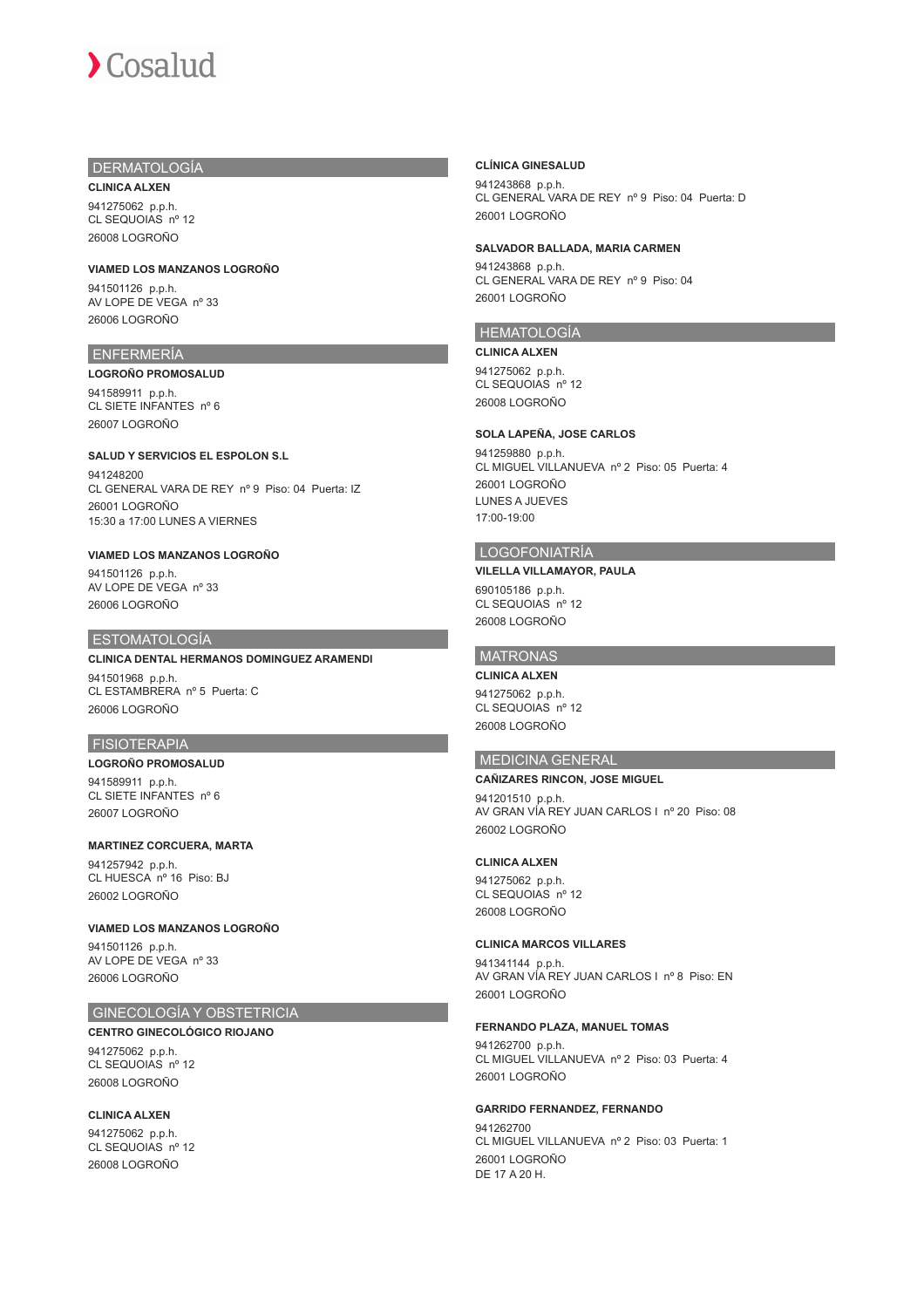## **JIMENEZ RUBIO, SANTIAGO RAFAEL**

941248200 CL GENERAL VARA DE REY nº 9 Piso: 04 Puerta: IZ 26001 LOGROÑO LUNES A VIERNES 11.00 A 12.30 Y 17.00 A 19.30. SABADOS MAÑANAS

## **LABAD SICILIA, JOSE EMILIO**

941245594 AV COLÓN nº 41 Piso: 03 Puerta: IZ 26003 LOGROÑO DE LUNES A VIERNES DE 10:30 A 12:30 Y DE 16:30 A 19:30 HS.

# **LOGROÑO PROMOSALUD**

941589911 p.p.h. CL SIETE INFANTES nº 6 26007 LOGROÑO

## **MATUTE DEL RIO, JESUS A**

941211917 p.p.h. CL GRAN VÍA JUAN CARLOS I 45 ENT 26005 LOGROÑO

# **SAENZ BAQUERIZO, IVANA F**

941200596 p.p.h. AV PORTUGAL nº 18 26001 LOGROÑO

## **SANTAMARIA HOCES, ANGEL**

941200596 p.p.h. AV PORTUGAL nº 18 26001 LOGROÑO

# **SANTOS SARALEGUI, MANUEL**

941241610 CL GENERAL VARA DE REY nº 10 Piso: 01 26002 LOGROÑO DE 16,30 A 18,30 H.

## **VIAMED LOS MANZANOS LOGROÑO** 941501126 p.p.h. AV LOPE DE VEGA nº 33 26006 LOGROÑO

# **YRURETA VALMALA, MIRIAM**

941200182 CL PEPE BLANCO nº 8 Piso: BJ 26005 LOGROÑO DE LUNES A VIERNES DE 11 A 13 Y DE 17 A 19,30 H.

# NEUROFISIOLOGÍA

# **RESONANCIA MAGNETICA LOGROÑO**

941287610 p.p.h. AV CLUB DEPORTIVO nº 5 26007 LOGROÑO

# NEUROLOGÍA

**CLINICA ALXEN** 941275062 p.p.h. CL SEQUOIAS nº 12 26008 LOGROÑO

## **LOGROÑO PROMOSALUD**

941589911 p.p.h. CL SIETE INFANTES nº 6 26007 LOGROÑO

## **VIAMED LOS MANZANOS LOGROÑO**

941501126 p.p.h. AV LOPE DE VEGA nº 33 26006 LOGROÑO

# **OFTALMOLOGÍA**

**CLINICA BAVIERA LOGROÑO** 900180100 p.p.h. CL GENERAL VARA DE REY nº 79 26002 LOGROÑO

## **INSTITUTO OFTALMOLOGICO MARCOS BELTRAN** 941251220 p.p.h. CL BELCHITE nº 9 Piso: 02 Puerta: E 26003 LOGROÑO

## **LOGROÑO PROMOSALUD**

941589911 p.p.h. CL SIETE INFANTES nº 6 26007 LOGROÑO

## **VELILLA OSES, SARA**

941501126 p.p.h. AV LOPE DE VEGA nº 33 Piso: BJ 26006 LOGROÑO

# **VIAMED LOS MANZANOS LOGROÑO**

941501126 p.p.h. AV LOPE DE VEGA nº 33 26006 LOGROÑO

# OTORRINOLARINGOLOGÍA

**CLINICA ALXEN** 941275062 p.p.h. CL SEQUOIAS nº 12 26008 LOGROÑO

# **IBAÑEZ MUÑOZ, CRISTINA**

941263904 p.p.h. CL SAN ANTÓN nº 25 Piso: 01 Puerta: IZ 26002 LOGROÑO

# **SANCHEZ DEL HOYO, ANTONIO**

941250020 p.p.h. CL GENERAL VARA DE REY nº 9 Piso: 01 Puerta: K 26001 LOGROÑO

# PEDIATRÍA

**CLINICA ALXEN** 941275062 p.p.h. CL SEQUOIAS nº 12 26008 LOGROÑO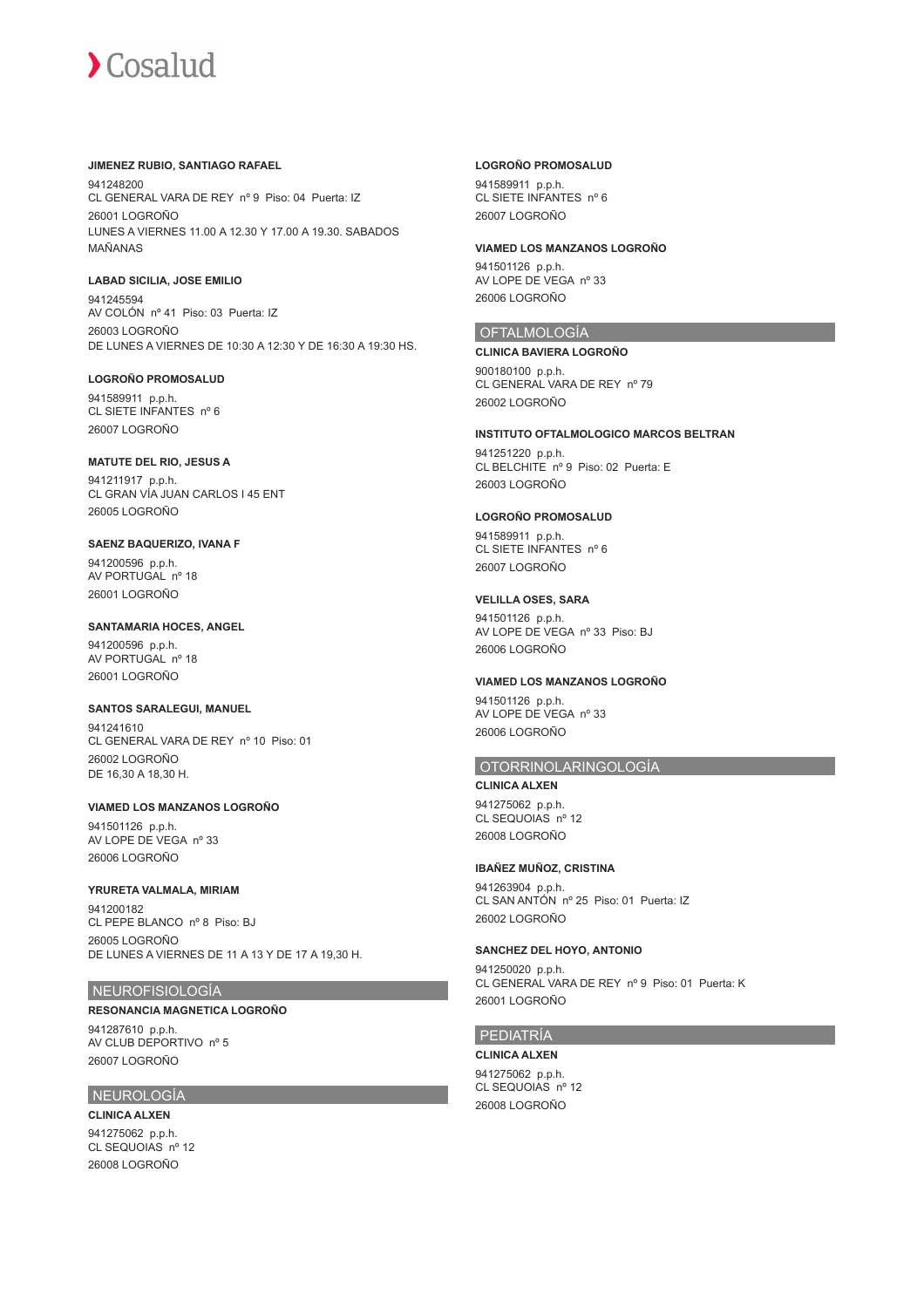#### **VIAMED LOS MANZANOS LOGROÑO**

941501126 p.p.h. AV LOPE DE VEGA nº 33 26006 LOGROÑO

**Dres.:**

- BLAZQUEZ REGIDOR, JESUS

## PODOLOGÍA

#### **CLINICA MARCOS VILLARES**

941341144 p.p.h. AV GRAN VÍA REY JUAN CARLOS I nº 8 Piso: EN 26001 LOGROÑO

#### **GARCIA MARIN, ALFONSO (PODOACTIVA LOGROÑO)**

 p.p.h. AV REPÚBLICA ARGENTINA nº 31 Piso: 01 Puerta: A 26002 LOGROÑO

# **LOGROÑO PROMOSALUD**

941589911 p.p.h. CL SIETE INFANTES nº 6 26007 LOGROÑO

# **VIAMED LOS MANZANOS LOGROÑO**

941501126 p.p.h. AV LOPE DE VEGA nº 33 26006 LOGROÑO

#### PSICOLOGÍA

## **LOGROÑO PROMOSALUD**

941589911 p.p.h. CL SIETE INFANTES nº 6 26007 LOGROÑO

#### PSIQUIATRÍA

**LOGROÑO PROMOSALUD** 941589911 p.p.h. CL SIETE INFANTES nº 6 26007 LOGROÑO

#### RADIODIAGNÓSTICO

#### **CENTRO DE RADIOLOGÍA Y ECOGRAFÍA DIAGNÓSTICA (DR. ESPINOSA MOGRO, HERNÁN)**

941209754 p.p.h. AV GRAN VÍA REY JUAN CARLOS I nº 65 Piso: EN Puerta: IZ 26005 LOGROÑO

#### **CENTRO GINECOLÓGICO RIOJANO**

941275062 p.p.h. CL SEQUOIAS nº 12 26008 LOGROÑO

## **LOGROÑO PROMOSALUD**

941589911 p.p.h. CL SIETE INFANTES nº 6 26007 LOGROÑO

#### **RESONANCIA MAGNETICA LOGROÑO**

941287610 p.p.h. AV CLUB DEPORTIVO nº 5 26007 LOGROÑO

# **VIAMED LOS MANZANOS LOGROÑO**

941501126 p.p.h. AV LOPE DE VEGA nº 33 26006 LOGROÑO

# REHABILITACIÓN

**VIAMED LOS MANZANOS LOGROÑO** 941501126 p.p.h. AV LOPE DE VEGA nº 33 26006 LOGROÑO

## REUMATOLOGÍA

**LOGROÑO PROMOSALUD** 941589911 p.p.h. CL SIETE INFANTES nº 6 26007 LOGROÑO

## TRATAMIENTO DEL DOLOR

#### **LOGROÑO PROMOSALUD**

941589911 p.p.h. CL SIETE INFANTES nº 6 26007 LOGROÑO

#### TRAUMATOLOGÍA Y CIRUGIA ORTOPÉDICA **LOGROÑO PROMOSALUD**

941589911 p.p.h. CL SIETE INFANTES nº 6 26007 LOGROÑO

#### **MORA GASQUE, GONZALO**

941226769 p.p.h. CL ESCULTOR DANIEL nº 3 Piso: BJ 26007 LOGROÑO

# **TRAUMATOLOGOS DE LOGROÑO**

941209001 p.p.h. AV GRAN VÍA REY JUAN CARLOS I nº 24 26002 LOGROÑO

#### UROLOGÍA

## **CLINICA ALXEN**

941275062 p.p.h. CL SEQUOIAS nº 12 26008 LOGROÑO

#### **LOGROÑO PROMOSALUD**

941589911 p.p.h. CL SIETE INFANTES nº 6 26007 LOGROÑO

# ZARAGOZA

# TRAUMATOLOGÍA Y CIRUGIA ORTOPÉDICA

**VILLOTA QUISIMALIN,JUAN CARLOS (CLINICA MONTECANAL)** 876241818 p.p.h. CL FRANZ SCHUBERT nº 2 50012 ZARAGOZA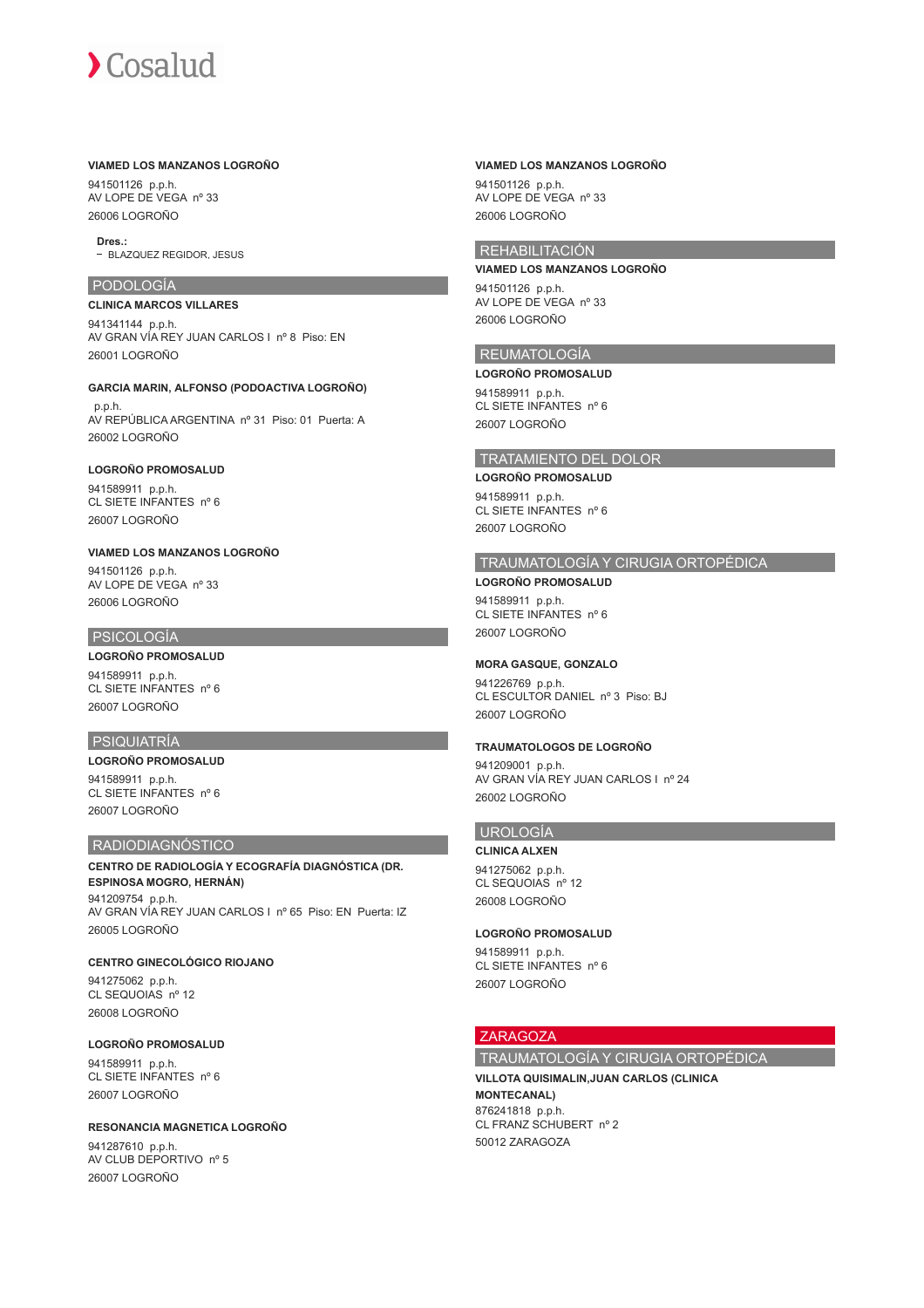# ALFARO

# ANÁLISIS CLÍNICOS

#### **LABORATORIOS CALVO SALAZAR**

941180112 CL LAS POZAS.FARMACIA SOFÍA TWOSE 3 26540 ALFARO MARTES Y JUEVES DE 9,30 A 10 H.

## ARNEDO

# ANÁLISIS CLÍNICOS

# **LABORATORIOS CALVO SALAZAR**

941383928 PS LA CONSTITUCIÓN nº 76 Piso: 01 26580 ARNEDO DE LUNES A VIERNES DE 9 A 10 H.

# FISIOTERAPIA

#### **FERNANDEZ MORENO, LUIS ALBERTO**

941384809 p.p.h. CL HUERTAS nº 1 Piso: 01 Puerta: A 26580 ARNEDO

# **CALAHORRA**

# ANÁLISIS CLÍNICOS

**LABORATORIO CALVO SALAZAR** 941131900 p.p.h. PA DIEGO CAMPORREDONDO nº 7 Piso: BJ 26500 CALAHORRA

#### **MADORRAN SAENZ, ERNESTO JOSE**

941133223 CL GENERAL GALLARZA nº 3 Puerta: 11 26500 CALAHORRA L A V DE 8 A 11

#### DERMATOLOGÍA

#### **AGRUPACION MEDICA CALAHORRA AMEC**

941131900 p.p.h. PA DIEGO CAMPORREDONDO nº 7 Piso: BJ 26500 CALAHORRA

#### **MAS VIDAL, ALBERT (AMEC)**

941131900 p.p.h. PA DIEGO CAMPORREDONDO nº 7 26500 CALAHORRA

#### FISIOTERAPIA

#### **ZAMORA ALAMAYONA, JAVIER ANDRES** 941131743 p.p.h. PA DIEGO CAMPORREDONDO nº 7 Piso: BJ 26500 CALAHORRA

# MEDICINA GENERAL

#### **AGRUPACION MEDICA CALAHORRA AMEC**

941131900 p.p.h. PA DIEGO CAMPORREDONDO nº 7 Piso: BJ 26500 CALAHORRA

**GARCIA ESTARRIAGA, SANTIAGO (AMEC)**

941131900 p.p.h. PA DIEGO CAMPORREDONDO nº 7 26500 CALAHORRA

#### **GONZALEZ JIMENEZ, AGUSTIN**

941134075 p.p.h. PA EL RASO nº 17 Piso: 01 Puerta: D 26500 CALAHORRA

# **SAMANIEGO SAMANIEGO, MARIA MERCEDES (CLINICA**

**MMSS)** 941135404 p.p.h. PA ROMA nº 3 26500 CALAHORRA

## PEDIATRÍA

## **AGRUPACION MEDICA CALAHORRA AMEC**

941131900 p.p.h. PA DIEGO CAMPORREDONDO nº 7 Piso: BJ 26500 CALAHORRA

#### **COLINA JIMENO, JOSE MIGUEL (AMEC)**

941131900 p.p.h. PA DIEGO CAMPORREDONDO nº 7 26500 CALAHORRA

# RADIODIAGNÓSTICO

# **AGRUPACION MEDICA CALAHORRA AMEC**

941131900 p.p.h. PA DIEGO CAMPORREDONDO nº 7 Piso: BJ 26500 CALAHORRA

# TRAUMATOLOGÍA Y CIRUGIA ORTOPÉDICA

**AGRUPACION MEDICA CALAHORRA AMEC** 941131900 p.p.h. PA DIEGO CAMPORREDONDO nº 7 Piso: BJ 26500 CALAHORRA

## **URBIOLA CANOVACA, JUAN IGNACIO (AMEC)**

941131900 p.p.h. PA DIEGO CAMPORREDONDO nº 7 26500 CALAHORRA

# UROLOGÍA

#### **FERNANDEZ ROSAENZ, JESUS**

941131900 p.p.h. PA DIEGO CAMPORREDONDO nº 7 Piso: BJ 26500 CALAHORRA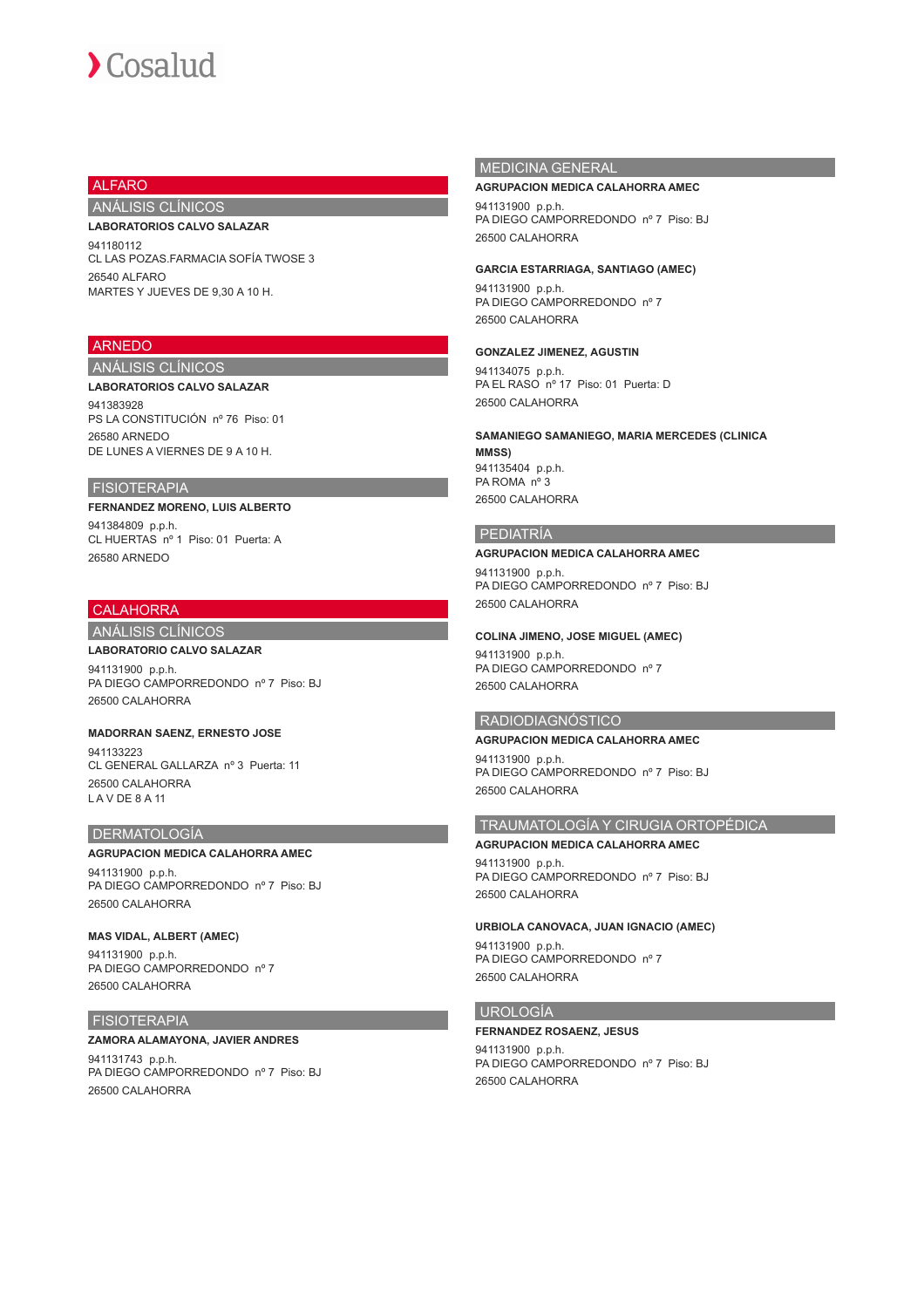# **HARO**

# ANÁLISIS CLÍNICOS

#### **LABORATORIOS CALVO SALAZAR**

941312548 p.p.h. CL CONDE DE HARO nº 4 26200 HARO

## FISIOTERAPIA

# **CAMARA JUANES, LARA MARIA**

941311112 p.p.h. PQ MANUEL ANZUELA nº 3 Piso: BJ 26200 HARO 9:00H A 13:00H Y 15:30H A 19:30H

## MEDICINA GENERAL

## **GABINETE MEDICO A. OLARTE-R. GRANDIVAL** 941310456 CL LUCRECIA ARANA nº 10 Piso: 01

26200 HARO DE LUNES A VIERNES DE 09:30 A 13:00 Y DE 17:00 A 20:00 HS.

#### **GOMEZ MANERO, RAQUEL**

941311681 p.p.h. CL PINTORES TUBIA Y SANTAMARÍA nº 4 Piso: 01 Puerta: D 26200 HARO

#### OTORRINOLARINGOLOGÍA

# **SANCHEZ DEL HOYO, ANTONIO**

941311354 p.p.h. AV LA RIOJA nº 10 Piso: 02 26200 HARO

## PEDIATRÍA

#### **GOMEZ MANERO, RAQUEL**

941311681 p.p.h. CL PINTORES TUBIA Y SANTAMARÍA nº 4 Piso: 01 Puerta: D 26200 HARO

# LARDERO

ANÁLISIS CLÍNICOS

#### **HOSPITAL VIAMED LOS MANZANOS**

941499490 p.p.h. CM LOS MARISTAS nº S/N 26140 LARDERO

# ANGIOLOGÍA Y CIRUGÍA VASCULAR

#### **HOSPITAL VIAMED LOS MANZANOS**

941499490 p.p.h. CM LOS MARISTAS nº S/N 26140 LARDERO

#### **Dres.:**

- GARCIA GIMENO, MIGUEL FELIPE GONZALEZ ARRANZ, MIGUEL ANGEL TAGARRO VILLABA, SALVADOR
- 

## APARATO DIGESTIVO

#### **HOSPITAL VIAMED LOS MANZANOS**

941499490 p.p.h. CM LOS MARISTAS nº S/N 26140 LARDERO

#### **Dres.:**

MARTINEZ GARABITOS, EMILIO JOSE MOYANO MATUTE, MARIA TERESA

#### CARDIOLOGÍA

#### **HOSPITAL VIAMED LOS MANZANOS**

941499490 p.p.h. CM LOS MARISTAS nº S/N 26140 LARDERO

## **Dres.:**

AGUIAR SOUTO, PABLO FERNANDEZ FERNANDEZ, FRANCISCO JAVIER

# CIRUGÍA CARDIOVASCULAR

**HOSPITAL VIAMED LOS MANZANOS**

# 941499490 p.p.h.

CM LOS MARISTAS nº S/N 26140 LARDERO

#### **Dres.:**

- GALLO MEZO, IGNACIO LEAL FERNANDEZ, OMER JOSE
- 
- PEREZ-MOREIRAS, IGNACIO SAENZ BERBEJILLO, ALBERTO

# CIRUGÍA GENERAL Y DEL APARATO DIGESTIVO

#### **HOSPITAL VIAMED LOS MANZANOS**

941499490 p.p.h. CM LOS MARISTAS nº S/N

#### **Dres.:**

26140 LARDERO

- CABELLO DEL CASTILLO, JESUS
- GARCIA DE SALAZAR, CARLOS EMPARAN GIL-ALBARELLOS MARCOS, RAFAEL
- 
- 
- HERRERO FABREGAT. ADRIAN<br>MARTINEZ UBIETO, FERNANDO<br>MONSALVE LAGUNA. EDUARDO CESAR<br>URRACA FERNANDEZ, JOSE MARIA

# CIRUGÍA MAXILOFACIAL

#### **HOSPITAL VIAMED LOS MANZANOS**

941499490 p.p.h. CM LOS MARISTAS nº S/N 26140 LARDERO

#### **Dres.:**

- CASRO BUSTAMANTE, ALEREDO - VILA URIZAR, ANE

# CIRUGÍA PLÁSTICA Y REPARADORA

# **HOSPITAL VIAMED LOS MANZANOS**

941499490 p.p.h. CM LOS MARISTAS nº S/N 26140 LARDERO

#### **Dres.:**

- BOTELLE DEL HIERO, JORGE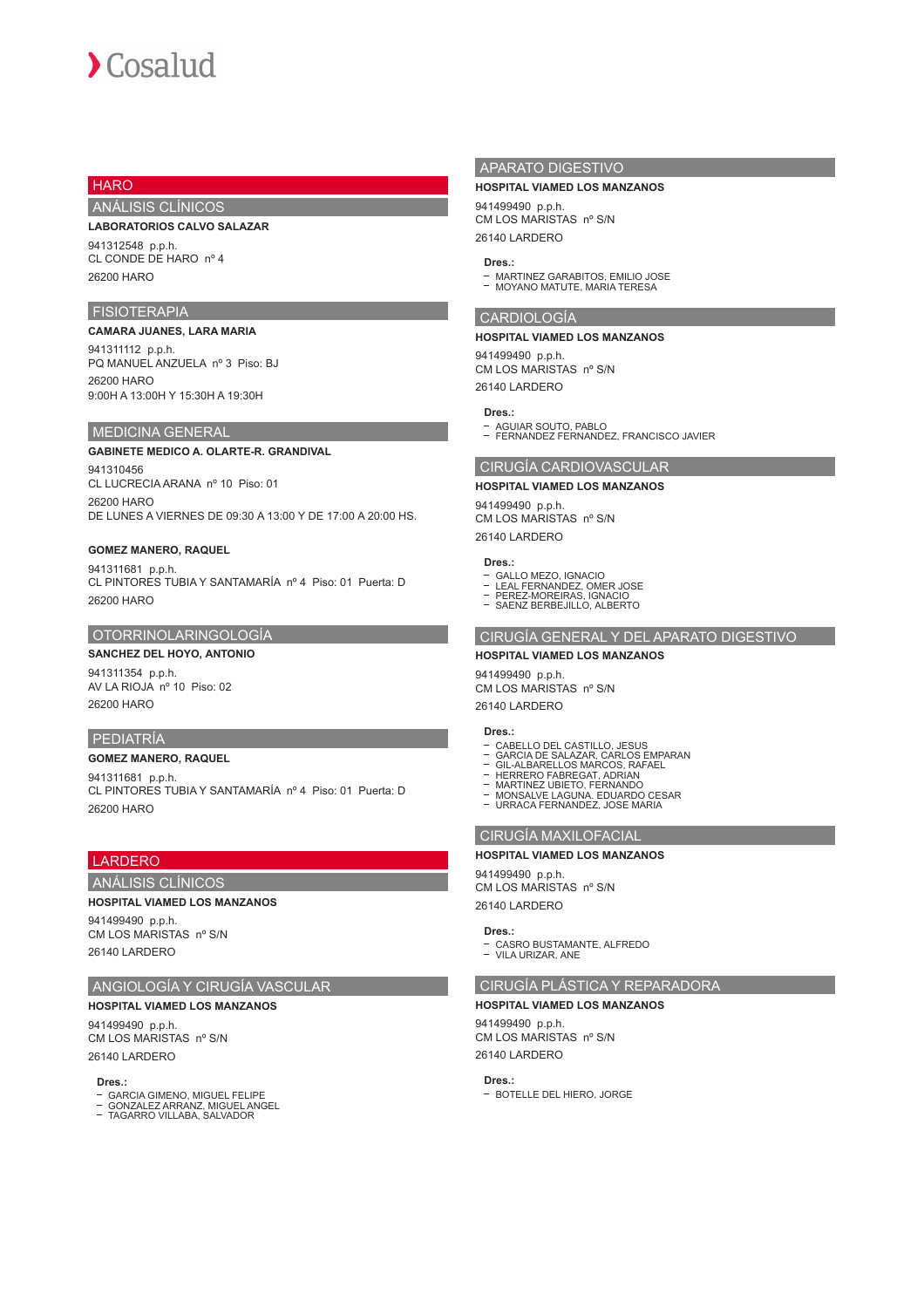# $\sum$  Cosalud

# DERMATOLOGÍA

#### **HOSPITAL VIAMED LOS MANZANOS**

941499490 p.p.h. CM LOS MARISTAS nº S/N 26140 LARDERO

#### **Dres.:**

- HERNAEZ BARRIO, FERNANDO

#### FISIOTERAPIA

#### **HOSPITAL VIAMED LOS MANZANOS**

941499490 p.p.h. CM LOS MARISTAS nº S/N 26140 LARDERO

#### **Dres.:**

CARRO ALVEZ, ELOISA NOTIVOLIALLO, CLAUDIA TERAN NAVARRO, AMAYA

# GINECOLOGÍA Y OBSTETRICIA

# **HOSPITAL VIAMED LOS MANZANOS**

941499490 p.p.h. CM LOS MARISTAS nº S/N 26140 LARDERO

# MEDICINA GENERAL

**HOSPITAL VIAMED LOS MANZANOS** 941499490 p.p.h. CM LOS MARISTAS nº S/N 26140 LARDERO

# MEDICINA INTERNA

#### **HOSPITAL VIAMED LOS MANZANOS**

941499490 p.p.h. CM LOS MARISTAS nº S/N 26140 LARDERO

**Dres.:** PARADIÑEIRO SOMOZA, JOSE CARLOS PEREZ HERNANDEZ, VIRGINIA

#### MEDICINA NUCLEAR

## **HOSPITAL VIAMED LOS MANZANOS**

941499490 p.p.h. CM LOS MARISTAS nº S/N 26140 LARDERO

# MEDICINA PREVENTIVA

# **HOSPITAL VIAMED LOS MANZANOS**

941499490 p.p.h. CM LOS MARISTAS nº S/N 26140 LARDERO

#### NEUMOLOGÍA

## **HOSPITAL VIAMED LOS MANZANOS**

941499490 p.p.h. CM LOS MARISTAS nº S/N 26140 LARDERO

**Dres.:**

- RUIZ MARTINEZ, CARLOS

# NEUROCIRUGÍA

#### **HOSPITAL VIAMED LOS MANZANOS**

941499490 p.p.h. CM LOS MARISTAS nº S/N 26140 LARDERO

#### **Dres.:**

- 
- ARANSAY GARCIA, ANA<br>BANCES, LUCIANO<br>CORTES FRANCO, SEVERIANO<br>FUENTES ULIAQUE, CARLOS ALBERTO
- 

## NEUROLOGÍA

#### **HOSPITAL VIAMED LOS MANZANOS**

941499490 p.p.h. CM LOS MARISTAS nº S/N 26140 LARDERO

## **Dres.:**

- MATUTE TOBIAS, BELINDA

## OFTALMOLOGÍA

#### **HOSPITAL VIAMED LOS MANZANOS**

941499490 p.p.h. CM LOS MARISTAS nº S/N 26140 LARDERO

#### OTORRINOLARINGOLOGÍA

**HOSPITAL VIAMED LOS MANZANOS** 941499490 p.p.h. CM LOS MARISTAS nº S/N 26140 LARDERO

## **Dres.:**

- ANGULO GARCIA, ANA ERDOZAIN RODRIGUEZ, IGNACIO
- SALAZAR BARCELONA, FERNANDO

# PEDIATRÍA

**HOSPITAL VIAMED LOS MANZANOS** 941499490 p.p.h. CM LOS MARISTAS nº S/N 26140 LARDERO

**Dres.:**

BLAZQUEZ REGIDOR, JESUS

# PREPARACIÓN AL PARTO

## **HOSPITAL VIAMED LOS MANZANOS**

941499490 p.p.h. CM LOS MARISTAS nº S/N 26140 LARDERO

# RADIODIAGNÓSTICO

#### **HOSPITAL VIAMED LOS MANZANOS**

941499490 p.p.h. CM LOS MARISTAS nº S/N 26140 LARDERO